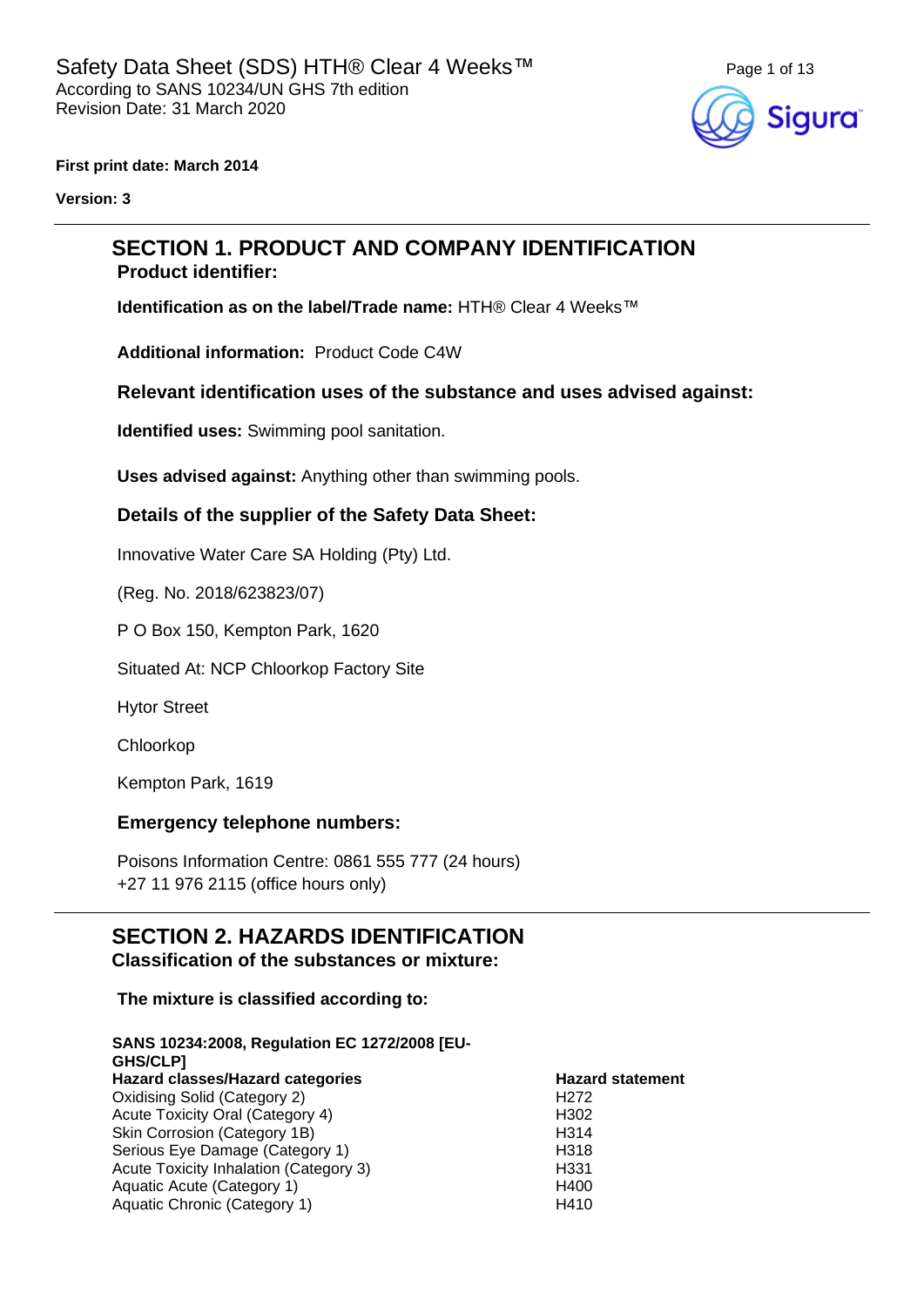

For full text of H-Statements see section 16

### **The most important adverse effects:**

**The most important adverse physiochemical effects:** Oxidising solid.

**The most important adverse human health effects:** Toxic if inhaled, causes skin burns and serious eye damage.

### **Label elements:**

**Hazard pictograms:**



### **Signal Words: DANGER**

**Hazard Statements:** H272 May intensify fire; oxidiser**.** H302 Harmful if swallowed. H314 Causes severe skin burns and eye damage. H331 Toxic if inhaled. H410 Very toxic to aquatic life with long lasting effects.

**Precautionary Statements:** P210 Keep away from heat, hot surfaces, sparks, open flames and other ignition sources. No smoking. P220 Keep/Store away from clothing/ combustible materials. P221 take any precaution to avoid mixing with combustibles. P260 Do not breathe dust or fumes. P264 Wash thoroughly after handling. P270 Do not eat, drink or smoke when using this product. P271 use only outdoors or in a well-ventilated area. P273 Avoid release to the environment. P280 wear protective gloves/clothing/eye protection/face protection. P284 Wear respiratory protection. P301+P312+P330 IF SWALLOWED: Call a POISON CENTER or doctor/ physician if you feel unwell. P301+P330+P331 IF SWALLOWED: Rinse mouth. Do NOT induce vomiting. P303+P361+P353 IF ON SKIN (or hair): Take off immediately all contaminated clothing. Rinse skin with water/shower. P304+P340+P310 IF INHALED: Remove victim to fresh air and keep at rest in a position comfortable for breathing. Immediately call POISON CENTRE or doctor/physicians. P305+P351+P338 + P310 IF IN EYES: Rinse cautiously with water for several minutes. Remove contact lenses, if present and easy to do. Continue rinsing. Immediately call a POISON CENTER or doctor/ physician. P321 Immediately call a POISON CENTER or doctor/ physician if you feel unwell. P363 Wash contaminated clothing before reuse. P370+P378 In case of fire: Use dry sand, dry chemical or alcohol resistant foam to extinguish. P391 Collect Spillage. P403+P233 Store in a well-ventilated place. Keep container tightly closed. P405 Store locked up. P501 Dispose of contents/container in accordance with local/regional regulations.

**Special labelling of certain mixtures**: None known.

**Other hazards:** None known.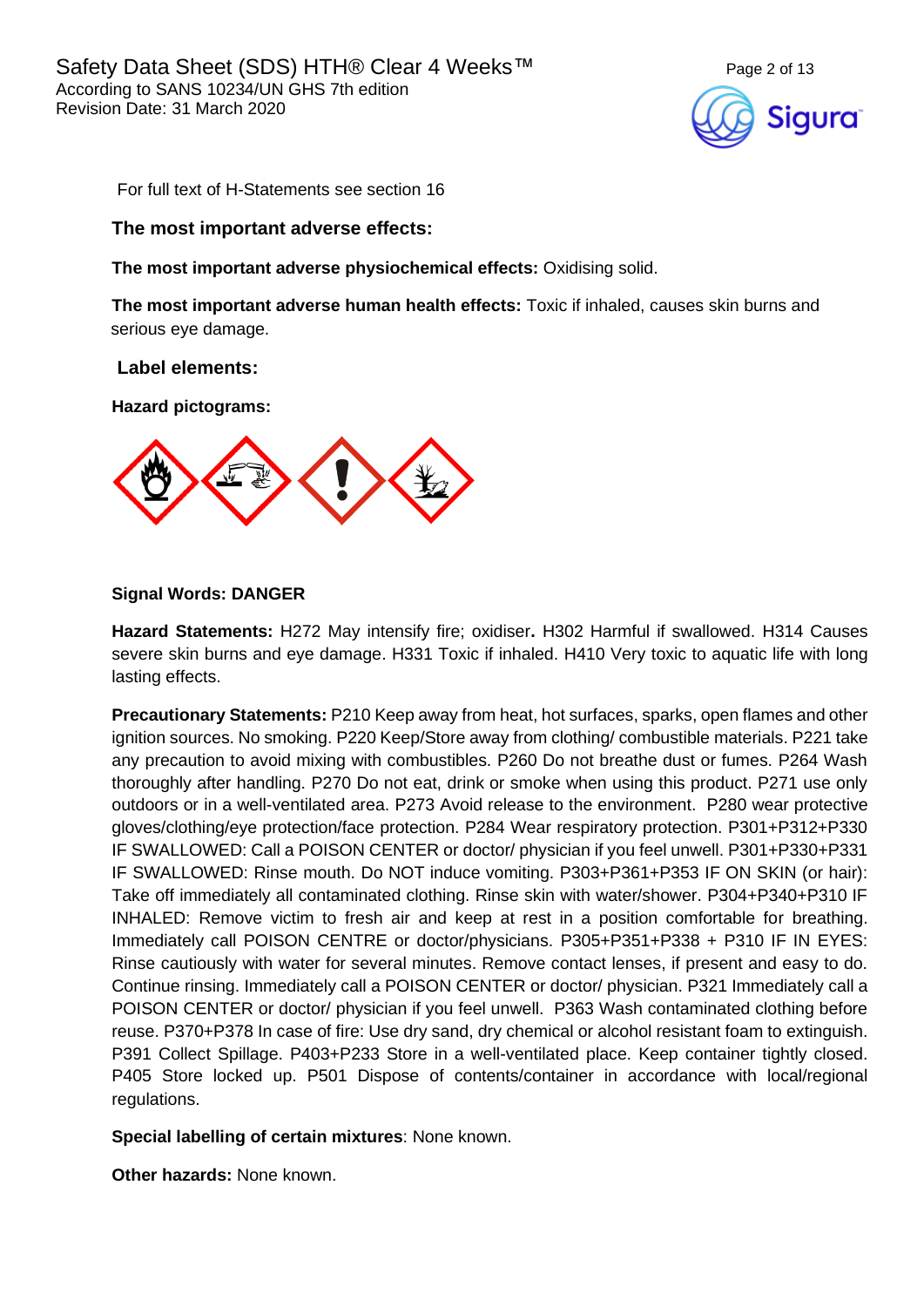

### **SECTION 3. COMPOSITION/INFORMATION ON INGREDIENTS**

**Substance/Mixture:** Mixture **Ingredients:**

| Substance name (IUPAC) | CAS-No.    | Concentration | Classification<br>EC1272/2008                                                                                             |  |
|------------------------|------------|---------------|---------------------------------------------------------------------------------------------------------------------------|--|
|                        | EC-No.     | % by weight   |                                                                                                                           |  |
| Calcium hypochlorite   | 7778-54-3  | 60-80         | Oxidizing Solid (Category 2) H272.                                                                                        |  |
|                        | 231-908-7  |               | Acute Toxicity oral (Category 4) H302.                                                                                    |  |
|                        | 215-137-3  |               | Skin Corrosion (Category 1B) H314.                                                                                        |  |
|                        | 233-140-8  |               | Aquatic Acute (Category 1) H400.                                                                                          |  |
| Copper sulphate        | 7758-98-7  | $5 - 10$      | Acute Toxicity oral (Category 4) H302.<br>Skin Irritation (Category 2) H315. Eye<br>Irritation (Category 2) H319. Aquatic |  |
|                        | 231-847-6  |               | Acute (Category 1) H400. Aquatic<br>Chronic (Category 1) H410.                                                            |  |
| Aluminium sulphate     | 10043-01-3 | $10 - 15$     | Serious Eye Damage (Category 1)<br>H318.                                                                                  |  |
|                        | 233-135-0  |               |                                                                                                                           |  |
| Zinc sulphate          | 7733-02-0  | 15 - 20       | Acute Toxicity oral (Category 4) H302.<br>Serious Eye Damage (Category 1)                                                 |  |
|                        | 231-793-3  |               | H318. Aquatic Acute (Category 1)<br>H400. Aquatic Chronic (Category 1)<br>H410.                                           |  |

There are no additional ingredients present which, within the current knowledge of the supplier and in the concentrations applicable, are classified as hazardous to health or the environment and hence require reporting in this section.

Occupational exposure limits, if available listed in Section 8. For the full text of the H-Statements mentioned in this Section, see Section 16.

### **SECTION 4. FIRST AID MEASURES Description of first aid measures:**

**General Advice:** Call the Poison Information Centre or doctor for treatment advice. Have the product container or label with you when calling a poison control centre or doctor, or going for treatment.

**In case of inhalation:** Call the Poison Centre or doctor IMMEDIATELY for treatment advice, move person into fresh air. If not breathing, give artificial respiration.

**In case of skin contact:** Take off contaminated clothing. Rinse skin immediately with plenty of water for at least 15-20 minutes. Call the Poison Centre or doctor for treatment advice.

**In case of eye contact:** Hold eye open and rinse slowly and gently with water for 15-20 minutes. Remove contact lenses, if present, after the initial 5 minutes, then continue rinsing eye. Seek medical attention immediately.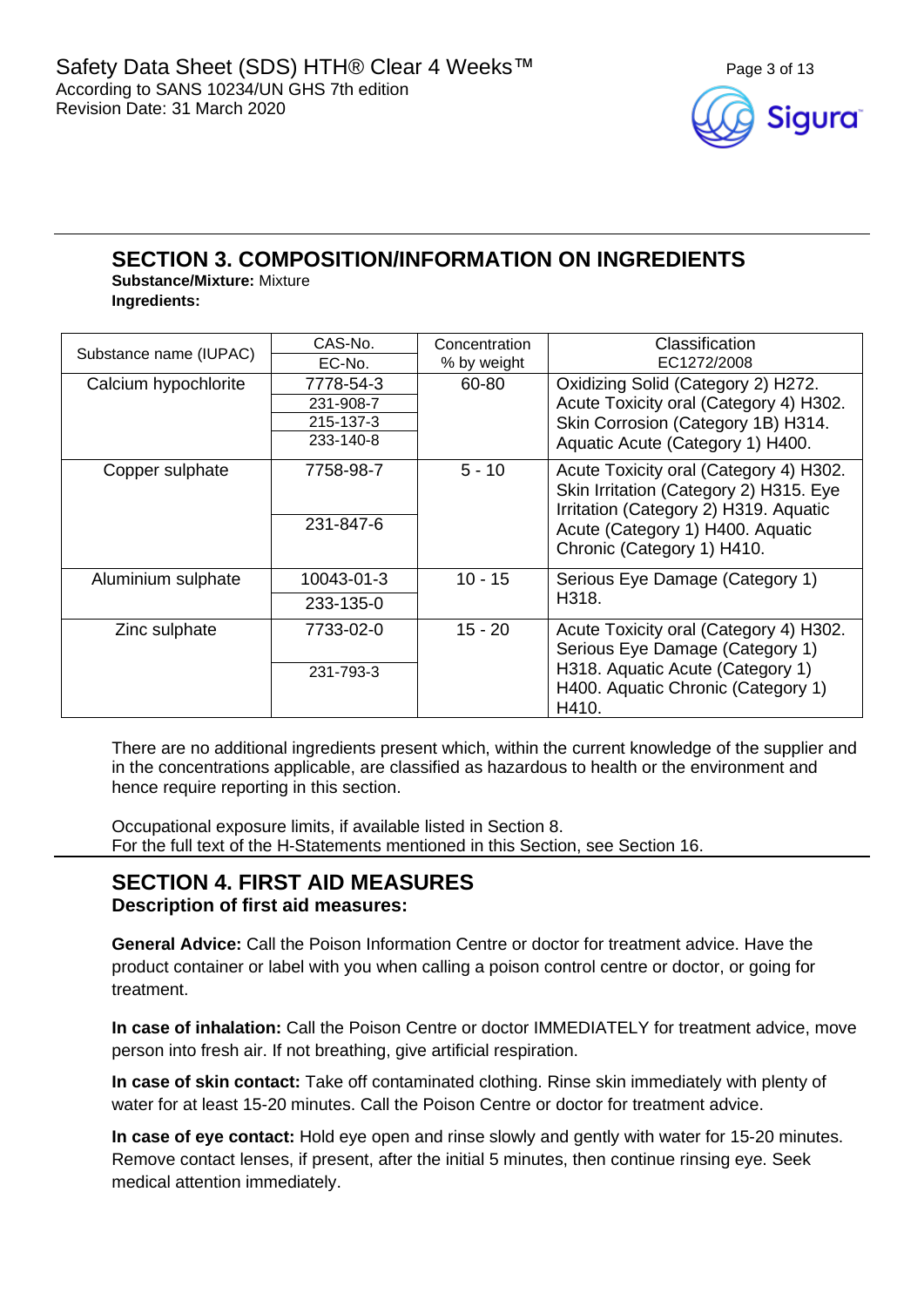

**In case of ingestion:** Call the Poison Centre or doctor IMMEDIATELY for treatment advice. Have person sip a glass of water if able to swallow. Do NOT induce vomiting. Never give anything by mouth to an unconscious person.

### **Most important symptoms and effects, both acute and delayed:**

**Inhalation:** Corrosive. Extremely destructive to tissues of the mucous membranes and upper respiratory tract. Symptoms may include burning sensation, coughing, wheezing, laryngitis, and shortness of breath, headache, nausea and vomiting. Inhalation may be fatal as a result of spasm inflammation and edema of the larynx and bronchi, chemical pneumonitis and pulmonary edema.

**Ingestion:** Corrosive. Swallowing can cause severe burns of the mouth, throat, and stomach. Can cause sore throat, vomiting, diarrhoea.

**Skin Contact:** Corrosive. Symptoms of redness, pain, and severe burns can occur.

**Eye Contact:** Corrosive. Contact can cause blurred vision, redness, pain and severe tissue burns.

### **Indication of any immediate medical attention and special treatment needed:**

Probable mucosal damage may contraindicate the use of gastric lavage.

## **SECTION 5. FIREFIGHTING MEASURES**

**Extinguisher media:**

**Suitable extinguisher media**: Water only.

**Unsuitable extinguishing media:** Do not use dry extinguishers containing ammonium compounds.

### **Special hazards arising from the mixture:**

Sealed containers may rupture when heated. An explosion can occur if either a carbon tetrachloride or a dry ammonium compound fire extinguisher is used to extinguish a fire involving calcium hypochlorite.

### **Advice for fire-fighters:**

Evacuate area and contact emergency services. Toxic gases may be evolved in a fire situation. Remain upwind and notify those downwind of hazard. Wear full protective equipment including Self Contained Breathing Apparatus (SCBA) when combating fire.

### **Additional information:**

This product is chemically reactive with many substances. Any contamination of the product with other substances by spill or otherwise may result in a chemical reaction and fire. This product is a strong oxidizer which is capable of intensifying a fire once started. Product is not known to be flammable, combustible or pyrophoric.

### **SECTION 6. ACCIDENTAL RELEASE MEASURES Personal precautions, protective equipment and emergency procedures:**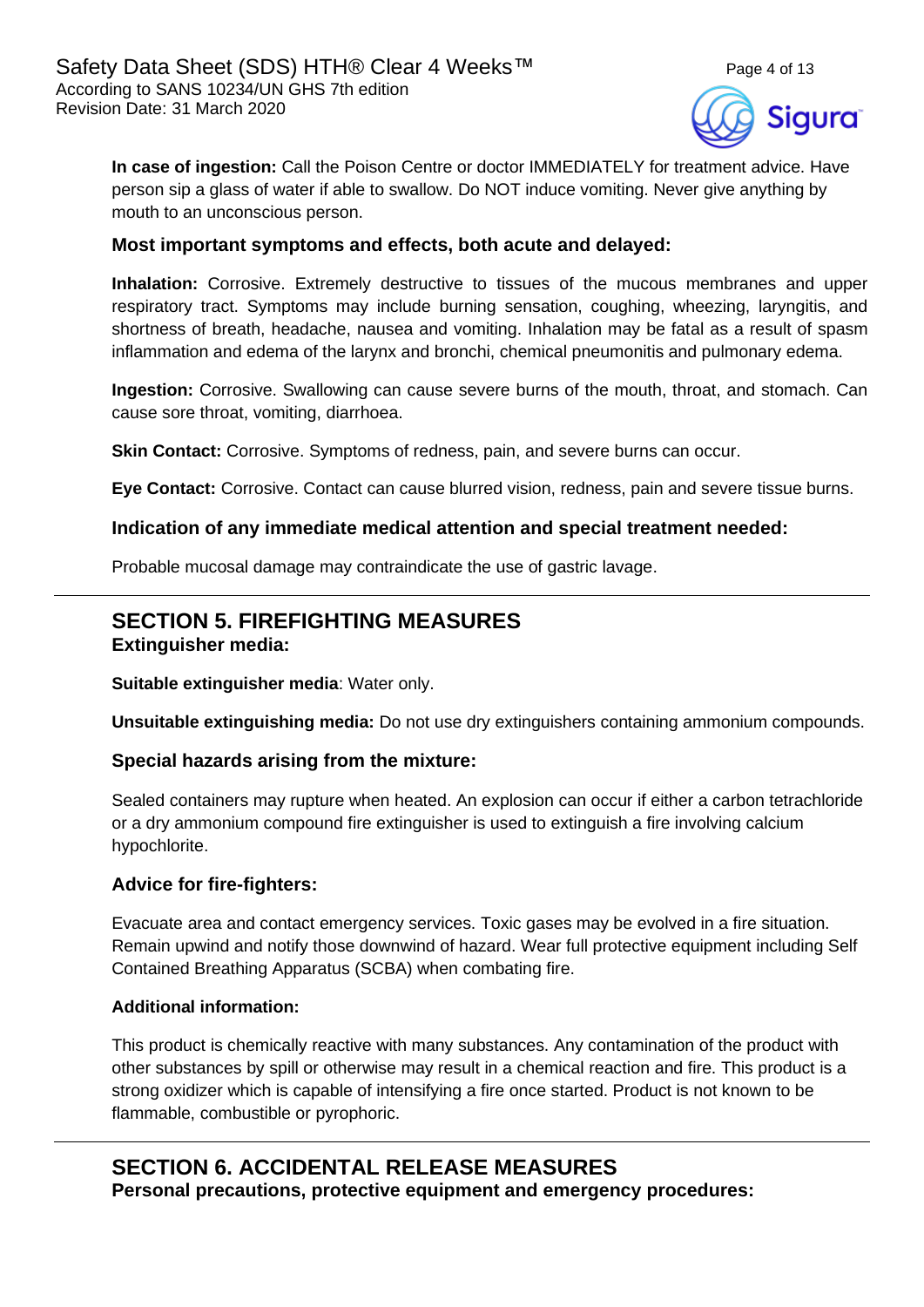

Response to a large quantity spill or when dusting or decomposition gas exposure could occur requires the use of a positive pressure full face supplied by air respirator or self-contained breathing apparatus (SCBA), chemical resistant gloves, coveralls and boots. In case of fire, this personal protective equipment should be used in addition to normal fire fighter equipment.

**For non-emergency personnel:** Isolate area. Keep unnecessary and unprotected personnel from entering the area. Avoid inhalation, and contact with skin. Refer to Section 7, Handling, for additional precautionary measures. Use appropriate safety equipment. For additional information, refer to Section 8, Exposure Controls and Personal Protection.

**For emergency responders**: Remove all sources of ignition. Keep water away from spilled material. Refer to Methods for containment and cleaning up.

### **Environmental precautions:**

Prevent from entering into soil, ditches, sewers, waterways and/or groundwater.

### **Methods for containment and cleaning up:**

**Air release**: Vapours may be suppressed by the use of water fog. All water utilized to assist in fume suppression, decontamination or fire suppression may be contaminated and must be contained before disposal and/or treatment.

**Water release**: This product is heavier than water. This material is soluble in water. Monitor all exit water for available chlorine and pH. Advise local authorities of any contaminated water release.

**Land release**: DANGER: All spills of this product should be treated as contaminated. Contaminated product may initiate a chemical reaction that may spontaneously ignite any combustible material present, resulting in a fire or great intensity. In case of a spill, separate all spilled product form packaging, debris, and other material. Using a clean broom / shovel, place all spilled product into plastic bags, and place those bags into a clean, dry disposal container, properly marked and labelled. Disposal containers made of plastic or metal are recommended. Do not seal disposal containers tightly. Immediately remove all product in disposal containers to an isolated area outdoors. Place all damaged packaging material in a disposal container of water to assure decontamination (i.e. removal of all products) before disposal. Place all undamaged packaging in a clean, dry container properly marked and labelled. Dispose of in accordance with municipal, provincial and national regulations.

### **Reference to other sections:**

See section 7 for information on safe handling.

See section 8 for information on personal protection equipment.

See section 13 for information on disposal.

### **Additional information:**

Hazardous concentrations in air may be found in local spill area and immediately downwind. Remove all sources of ignition. Stop source of spill as soon as possible and notify appropriate personnel. Dispose of spill residues per guidelines under Section 13, Disposal Consideration.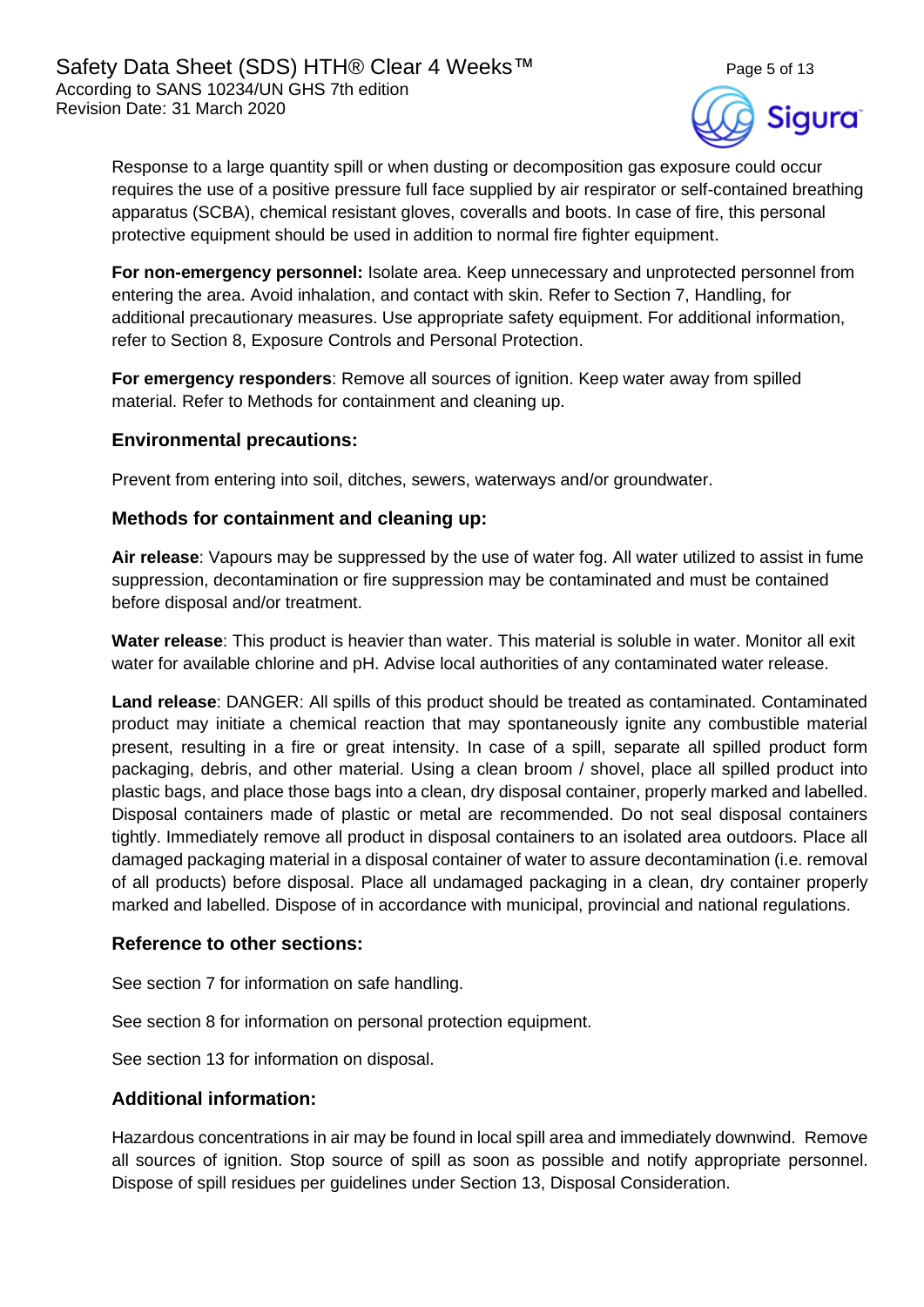Sigura

# **SECTION 7. HANDLING AND STORAGE**

### **Precautions for safe handling:**

**Precautions for safe handling:** Avoid inhalation of dust and fumes. Do not take internally. Avoid contact with skin, eyes and clothing. Upon contact with skin or eyes, wash off with water. Remove contaminated clothing and wash before reuse.

**Protective measures:** Observe directions on label and instructions for use. Avoid contact with skin and eyes. Avoid formation of dust and aerosols. Provide appropriate exhaust ventilation at places where dust is formed.

### **Conditions for safe storage, including incompatibilities:**

**Storage**: Keep product tightly sealed in original containers. Store product in a cool, dry, well-ventilated area. Store away from combustible or flammable products. Keep product clean and free of all contamination, including, e.g. other pool treatment products, acids, organic materials, nitrogencontaining compounds, dry powder fire extinguishers (containing mono-ammonium phosphate), oxidisers, all corrosive liquids, flammable or combustible materials, etc.

**Shelf Life Limitations**: Do not store product where the average daily temperature exceeds 35°C / 95°F. Storage above this temperature may result in rapid decomposition, evolution of chlorine gas and heat sufficient to ignite combustible products. Shelf life (that is, the period of time before the product goes below stated label strength) is determined by storage time and temperatures. Store in cool, dry and well-ventilated area. Prolonged storage at elevated temperatures will significantly shorten the shelf life. Storage in a climate controlled storage area or building is recommended in those areas where extremes of high temperature occur.

**Incompatible materials for storage**: Do not allow product to come in to contact with other materials including e.g. other pool treatment products, acids, organic materials, nitrogen-containing compounds, dry powder fire extinguishers (containing mono-ammonium phosphate), oxidizers, all corrosive liquids, flammable or combustible materials, etc. A chemical reaction with such substances can cause a fire of great intensity.

**Do not store at temperatures above:** Average daily temperature of 35°C (95°F). Storage above this temperature may result in rapid decomposition, evolution of chlorine gas and heat sufficient to ignite combustible materials.

**Specific end uses:** Use only as directed.

**Shelf Life Limitations:** Do not store product where the average daily temperature exceeds 35°C / 95°F. Storage above this temperature may result in rapid decomposition, evolution of chlorine gas and heat sufficient to ignite combustible products. Shelf life (that is, the period of time before the product goes below stated label strength) is determined by storage time and temperatures. Store in cool, dry and well ventilated area. Prolonged storage at elevated temperatures will significantly shorten the shelf life. Storage in a climate controlled storage area or building is recommended in those areas where extremes of high temperature occur.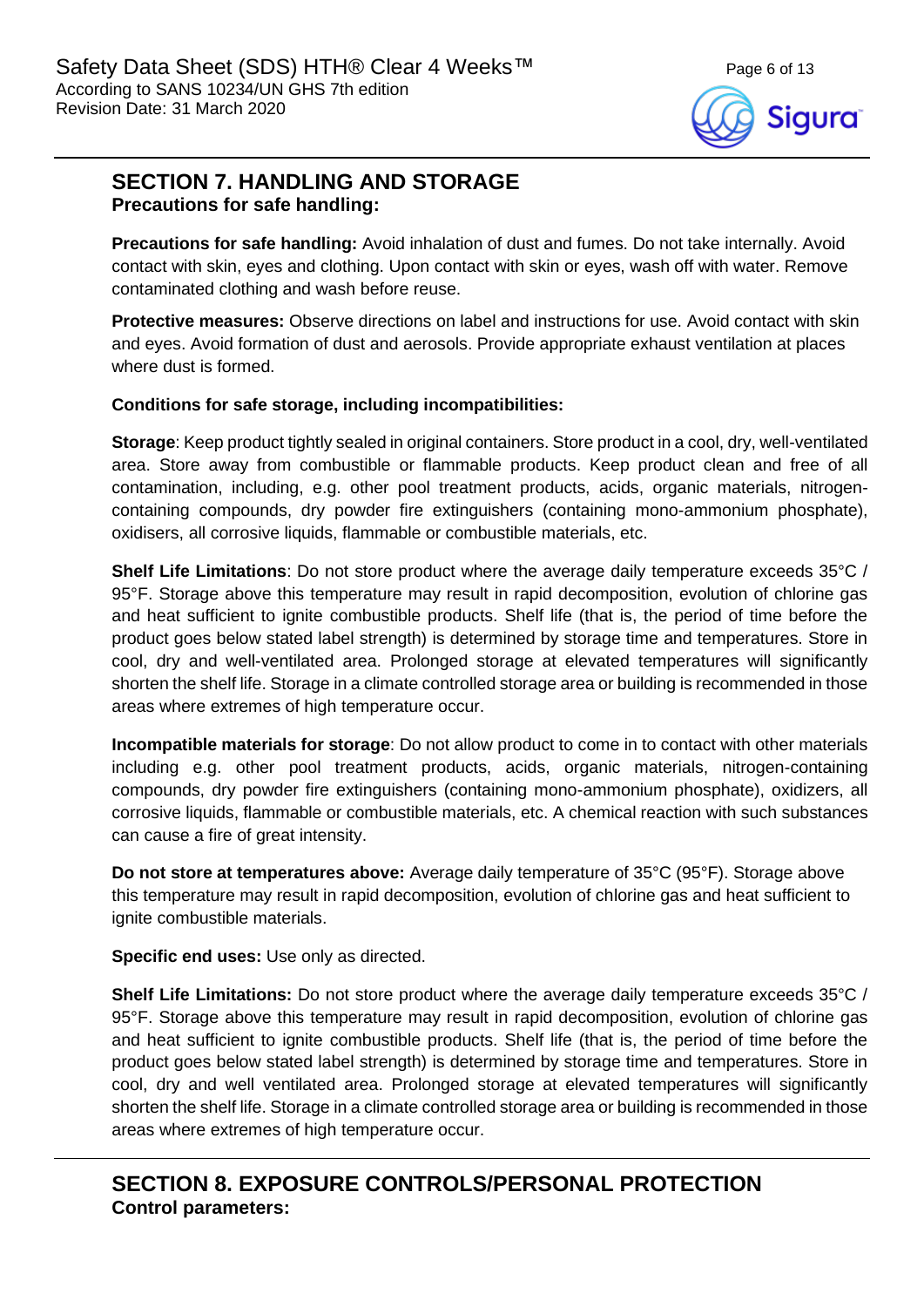### **Occupational exposure limits:**

| Components (CAS-No.)             | Value | Control                 | Basis (Update)   |
|----------------------------------|-------|-------------------------|------------------|
|                                  |       | parameters              |                  |
| Calcium hypochlorite (7778-54-3) | TWA   | 1 mg/m <sup>3</sup>     | ARCH OEL*        |
| Calcium hypochlorite (7778-54-3) | Conc  | 37-48 mg/m <sup>3</sup> | NIOSH/Guide IDLH |

\*IWC (Sigura) recommended occupational exposure guideline

**Biological exposure indices (BEI):** No data available.

**Additional exposure limits under the conditions of use:** No data available.

### **Exposure control:**

**Appropriate engineering controls**: Avoid inhalation. Use in well ventilated areas. Where an inhalation risk exists, mechanical extraction ventilation is recommended. Maintain dust levels below the recommended exposure limit.

### **Protective equipment for routine use of product:**

**Respiratory Protection:** Use an approved air-purifying respirator if levels above exposure limits are possible. Air purifying respirators should not be used in oxygen deficient or IDLH atmospheres or if exposure concentrations exceed ten times the published limit.

**Skin protection:** Wear impervious gloves to avoid skin contact. A full impervious suit is recommended if exposure is possible to a large portion of the body.

**Protective clothing type:** Neoprene, nitrile, natural rubber (includes: gloves, boots, apron and protective suit).

**Eye protection:** Use chemical safety goggles.

**General Protection Measures:** An eye wash and safety shower should be provided in the immediate work area.

**Environmental exposure controls:** Prevent from entering into soil, ditches, sewers, waterways and/or groundwater.

### **SECTION 9. PHYSICAL AND CHEMICAL PROPERTIES Information on basic physical and chemical properties**

**Appearance (form):** Solid granules.

**Colour:** White and blue

**Odour:** Chlorine odour.

**Odour threshold:** Not known.

**pH (1% solution):** Not known

**Melting point/range (°C):** Decomposes above 177°C (350°F), releasing oxygen.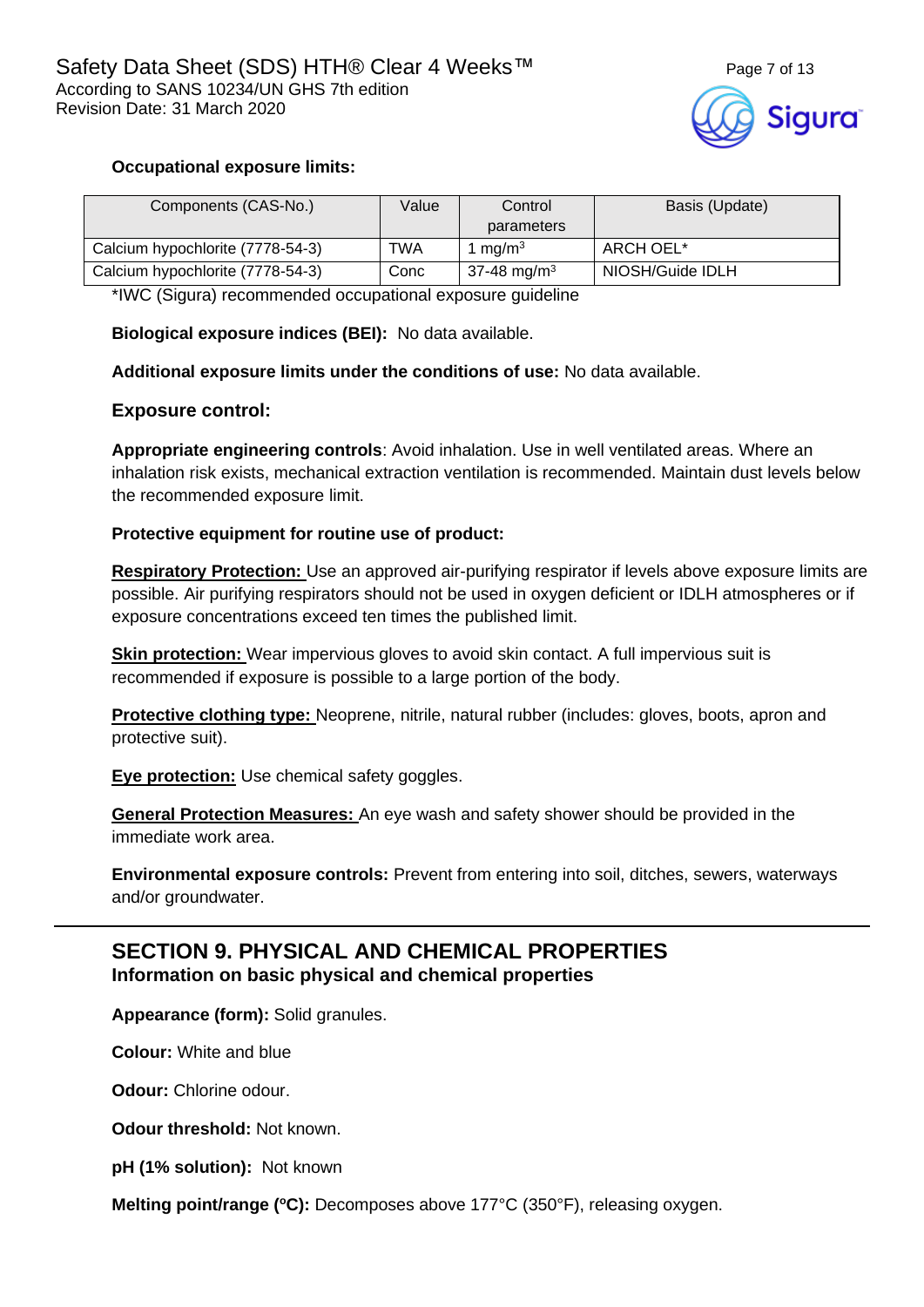

**Boiling point/range (<sup>o</sup>C):** Not known.

**Flash point (°C):** Not known.

**Evaporation rate:** Not known.

**Flammability (solid, gas, liquid):** Not flammable.

**Ignition temperature (°C):** Not known.

**Upper/lower flammability/explosive limits:** Not applicable.

**Vapour pressure (20<sup>o</sup>C):** Not known.

**Vapour density:** 6.9

**Relative density (25 <sup>o</sup>C):** Not known.

Water solubility (g/l) at 25°C: Not known.

**n-Octanol/ Water partition coefficient:** Not known.

**Auto-ignition temperature:** Not known.

**Decomposition temperature:** 170 – 180 °C releasing oxygen.

**Viscosity, dynamic (mPa s):** Not known.

**Physical hazards:**

Oxidiser.

**Other information:**

**Volatiles by volume @ 21°C (70°F):** 0 %

**Fat solubility (solvent-oil to be specified):** Not known.

**Bulk density:** Not known.

**Dissociation constant in water (p Ka):** Not known.

**Oxidation-reduction potential:** Not known.

### **SECTION 10. STABILITY AND REACTIVITY Reactivity:**

Product is not sensitive to mechanical shock or impact. Product is not sensitive to electrical static discharge. Product will not undergo hazardous polymerization. Product is an oxidizer which can cause a severe increase in fire intensity. Not pyrophoric. Not an organic peroxide. If subjected to excessive temperatures, the product may undergo rapid decomposition, evolution of chlorine gas, and heat sufficient to ignite combustible substances. If product is exposed to small amounts of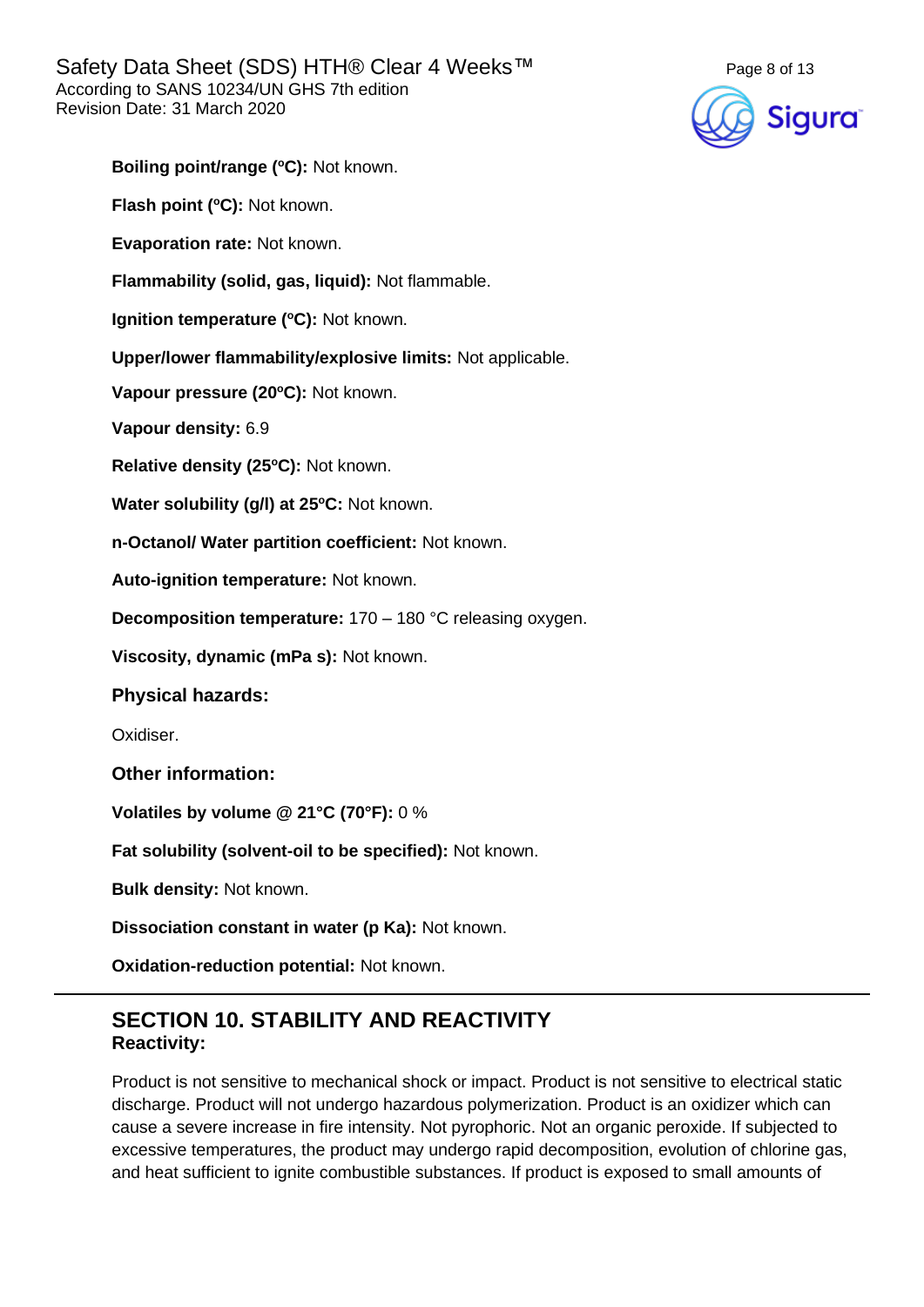

water, it can react violently to produce heat and toxic gasses and spatter. Use copious amounts of water for fires involving this product.

### **Chemical stability:**

Stable under recommended conditions of storage. Product will not undergo hazardous polymerization.

### **Possibility of hazardous reactions:**

Hazardous polymerization is not expected to occur.

### **Conditions to avoid:**

Do not store next to heat source, in direct sunlight, or elevated storage temperature. Do not store where the daily average temperature exceeds 35°C / 95°F. Prevent ingress of humidity and moisture into container or package. Always close the lid.

### **Incompatible materials:**

This product is chemically reactive with many substances e.g. other pool treatment products, acids, organic materials, nitrogen-containing compounds, dry powder fire extinguishers (containing monoammonium phosphate), oxidizers, all corrosive liquids, flammable or combustible materials. Do not allow product to contact any foreign matter, including other water treatment products. Contamination or improper use may cause a fire of great intensity, explosion or release toxic gases. If product is exposed to small amounts of water, it can react violently to produce heat and toxic gases and spatter.

### **Hazardous decomposition products:**

Chlorine.

### **SECTION 11. TOXICOLOGICAL INFORMATION Toxicokinetics, metabolism and distribution:**

**Non-human toxicological data:** No data available.

**Method:** No data available.

**Dosage:** No data available.

**Routes of administration:** No data available.

**Results:** No data available.

**Absorption:** No data available.

**Distribution:** No data available.

**Metabolism:** No data available.

**Excretion:** No data available.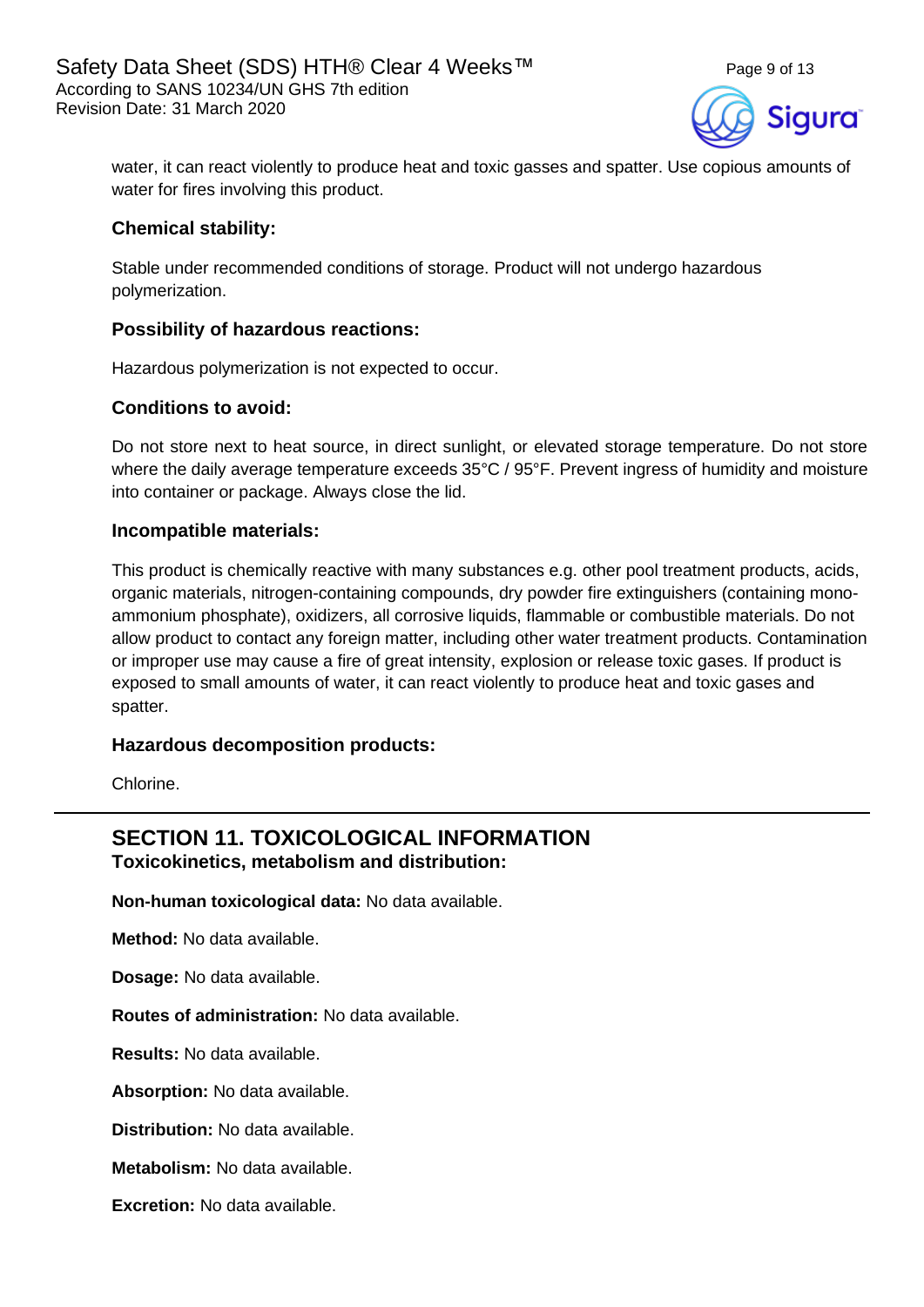

### **Information on toxicological effects:**

**Acute toxicity:**

### **HTH Granular pool chlorine**

Acute oral LD<sub>50</sub> for rat 800 mg/kg (estimated), Acute Toxicity Category 4.

Dermal  $LD_{50}$  for rabbit >2000 mg/kg (estimated).

Inhalation  $LC_{50}$  (4 h) nose only for rat >0.51 mg/L, Acute Toxicity Category 3 for dust/mists.

**Calcium hypochlorite:** (65 % calcium hypochlorite).

Acute  $LD_{50}$  Oral for rat 850 mg/kg.

Dermal  $LD_{50}$  for rabbit >2000 mg/kg.

Inhalation  $LC_{50}$  (4 h) nose only rat 0.51 mg/L.

**Skin corrosion/irritation:** DRY MATERIAL CAUSES MODERATE SKIN IRRITATION, WET MATERIAL CAUSES SKIN BURNS.

**Serious eye damage/irritation:** Corrosive to eyes.

**Respiratory or skin sensitization:** This material is not known or reported to be a skin or respiratory sensitiser.

**Germ cell mutagenicity:** Calcium hypochlorite has been tested in the Dominant lethal assay in male mice, and it did not induce a dominant lethal response. Calcium hypochlorite has been reported to produce mutagenic activity in two in vitro assays. It has, however, been shown to lack the capability to produce mutations in animals based on results from the micronucleus assay. In vitro assays frequently are inappropriate to judge the mutagenic potential of bactericidal chemicals due to a higher degree of cellular toxicity. The concentration which produces mutations in these in vitro assays is significantly greater than the concentrations used for disinfection. Based on the high cellular toxicity in in vitro assays and the lack of mutagenicity in animals, the risk of genetic damage to humans is judged not significant.

**Carcinogenicity: Calcium hypochlorite:** IARC category 3. This product is not known or reported to be carcinogenic by any reference source including IARC, OSHA, NTP or EPA. One hundred mice were exposed dermally 3 times a week for 18 months to a solution of calcium hypochlorite. Histopathological examination failed to show an increased incidence of tumours. IARC (International Agency for Research on Cancer) reviewed studies conducted with several hypochlorite salts. IARC has classified hypochlorite salts as having inadequate evidence for carcinogenicity to humans and animals. IARC therefore considers hypochlorite salts to be not classifiable as to their carcinogenicity to humans.

**Reproductive toxicity:** Calcium hypochlorite has been tested for teratogenicity in laboratory animals. Results of this study have shown that calcium hypochlorite is not a teratogen.

**STOT-single exposure:** No data available.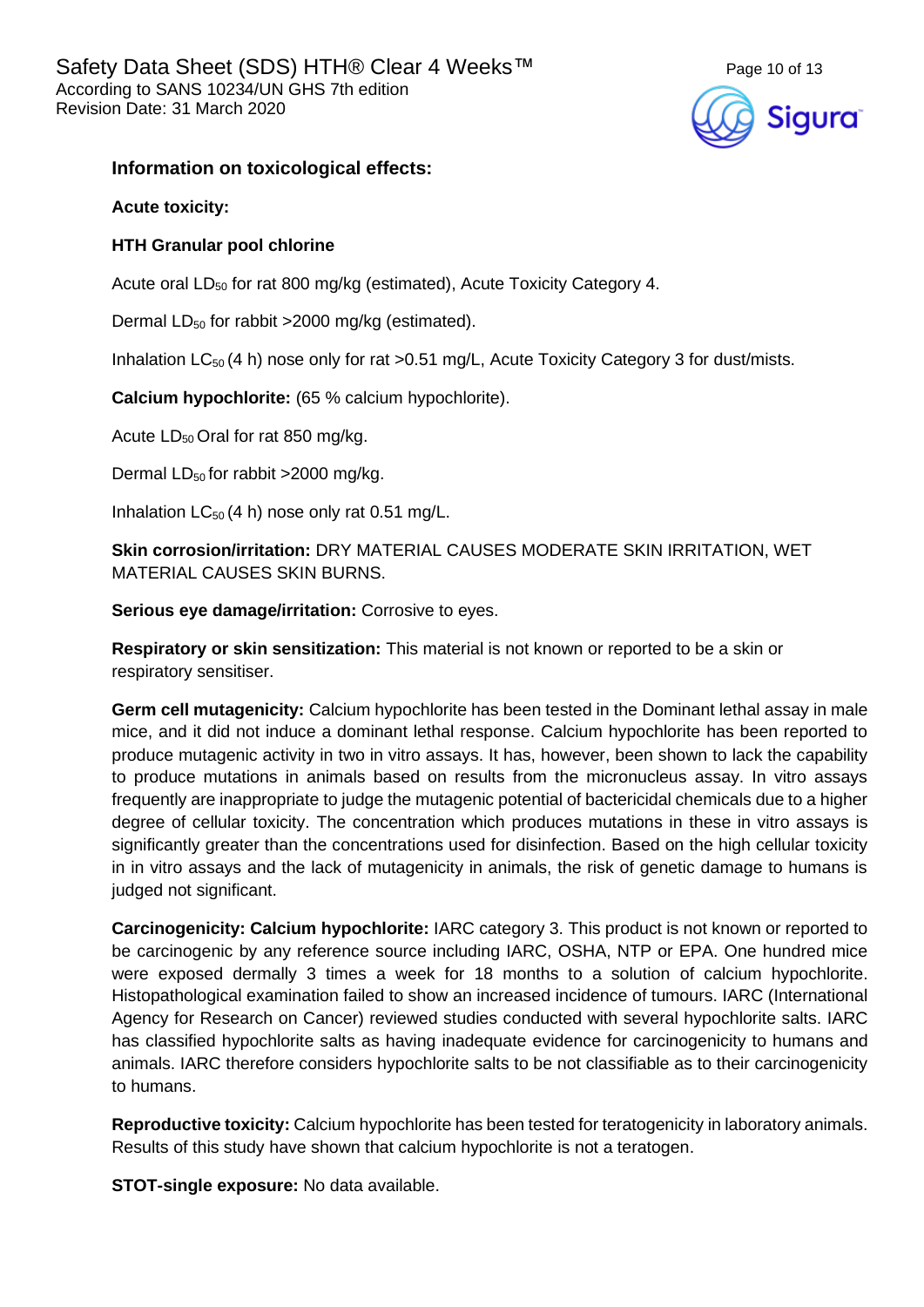

### **STOT-repeated exposure:** No data available.

**Aspiration hazard:** No data available.

### **SECTION 12. ECOLOGICAL INFORMATION Toxicity:**

Highly toxic to fish and other aquatic organisms.

### **Calcium hypochlorite:**

**Birds**: Oral LD<sub>50</sub> for Bobwhite quail 3 474 mg/kg, LC<sub>50</sub> dietary Mallard ducklings >5000 mg/kg, dietary Bobwhite quail >5000 mg/kg.

**Fish**: LC<sub>50</sub> (96 h) for Bluegill (nominal, static) 0.088 mg/L, Rainbow trout (*Salmo gairdneri*) (nominal, static) 0.016 mg/L.

**Daphnia**: LC<sub>50</sub> (48 h) *Daphnia magna* (nominal, static) 0.11 mg/L.

### **Persistence and degradability:**

No data available.

### **Bioaccumulative potential:**

No data available.

### **Mobility in soil**

No data available.

### **Results of PBT& vPvB assessment:**

No data available.

### **Other adverse effects:**

No data available.

### **SECTION 13. DISPOSAL CONSIDERATIONS Waste treatment methods:**

Dispose of in accordance with municipal, provincial and national regulations.

### **Product/ packaging disposal:**

CARE MUST BE TAKEN TO PREVENT ENVIRONMENTAL CONTAMINATION FROM THE USE OF THE MATERIAL. THE USER OF THE MATERIAL HAS THE RESPONSIBILITY TO DISPOSE OF UNUSED MATERIAL, RESIDUES AND CONTAINERS IN COMPLIANCE WITH ALL RELEVANT LOCAL, NATIONAL LAWS AND REGULATIONS REGARDING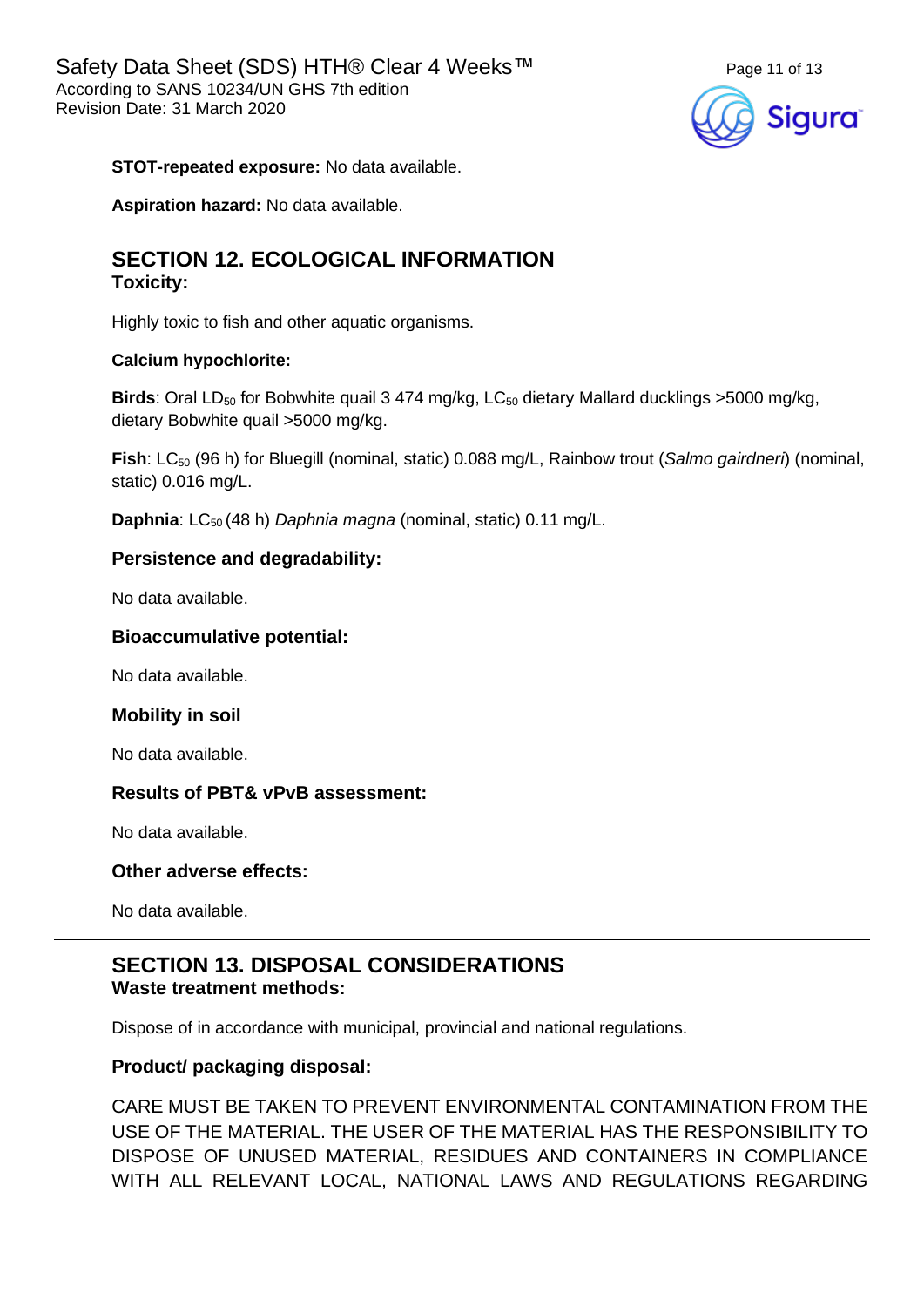

TREATMENT, STORAGE AND DISPOSAL FOR HAZARDOUS AND NONHAZARDOUS WASTES.

## **SECTION 14. TRANSPORT INFORMATION**

|                                | <b>Land transport</b><br>(ADR/RID) | Sea transport<br>(IMDG) | Air transport<br>(ICAO/IATA) |
|--------------------------------|------------------------------------|-------------------------|------------------------------|
| <b>UN-Number</b>               | 1748                               | 1748                    | 1748                         |
| <b>UN Proper shipping</b>      | <b>CALCIUM</b>                     | <b>CALCIUM</b>          | <b>CALCIUM</b>               |
| name:                          | HYPOCHLORITE,                      | HYPOCHLORITE,           | HYPOCHLORITE,                |
|                                | <b>DRY</b>                         | <b>DRY</b>              | <b>DRY</b>                   |
| <b>Transport hazard class:</b> | 5.1                                | 5.1                     | 5.1                          |
| Packaging group:               |                                    |                         | Ш                            |
| <b>Marine pollutant:</b>       | Yes.                               | <b>Yes</b>              | Yes                          |
| <b>Special precautions for</b> | No information                     | No information          | No information               |
| user:                          |                                    |                         |                              |
| <b>Transport in bulk</b>       | No information                     | No information          | No information               |
| according to MARPOL            |                                    |                         |                              |
| 73/78 Annex II and the         |                                    |                         |                              |
| <b>IBC</b> code                |                                    |                         |                              |

## **SECTION 15. REGULATORY INFORMATION**

**Safety, health and environmental regulations/legislation for the mixture:**

**Relevant information regarding authorization:** Occupational Health and Safety Act 1993 Regulation for Hazardous Chemical Substances.

**Relevant information regarding restrictions:** None known.

**EU regulations:** Regulation EC 1272/2008 [EU-GHS/CLP]

**Other National regulations:** None.

**Chemical Safety Assessment carried out?** No.

### **SECTION 16. OTHER INFORMATION Indication of changes:**

GHS aligned.

2020/03/31 – Company logo changed to Sigura; Details of the supplier of SDS changed to reflect new

entity name.

### **Relevant classification and H statements (number and full text):**

Aquatic Acute (Category 1): Hazardous to the Aquatic Environment Acute 1

Aquatic Chronic (Category 1): Hazardous to the Aquatic Environment Chronic 1